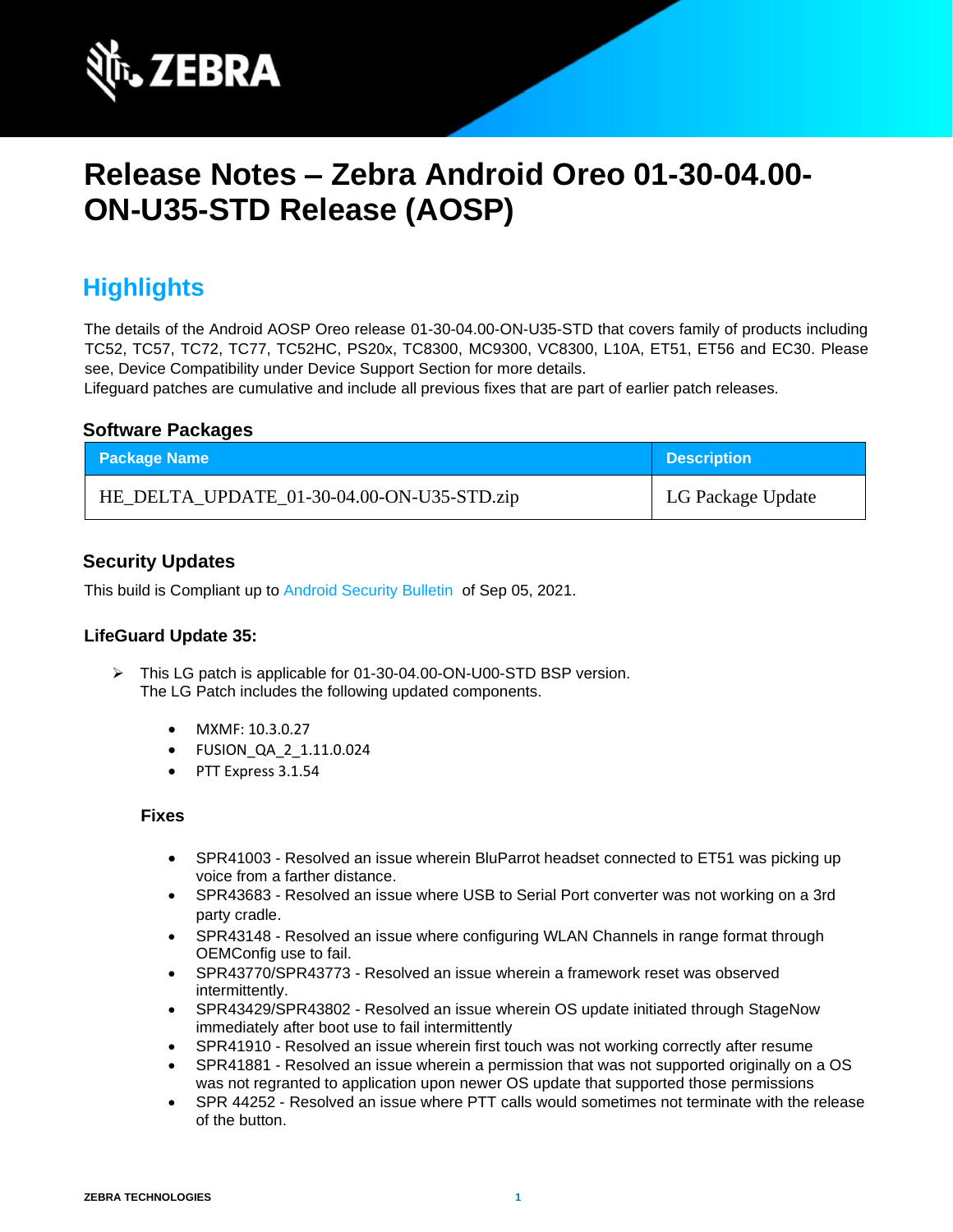

- SPR44031 Resolved an issue wherein random touch events were getting generated without end user touching the screen.
- Added fix for multiple vulnerability issues with respect to Fragmentation and Forging attacks.

- Added support for SHT4x humidity Sensor on MC93.
- Added support for LSM6DSM Gyroscope/accelerometer Sensor on MC93, TC8300, and PS20 devices.

#### **LifeGuard Update 32 (Released for ET51 and ET56 only):**

- ➢ This LG patch is applicable for 01-30-04.00-ON-U00-STD BSP version. The LG Patch includes the following updated components.
	- Scanning framework: 23.1.23.0

#### **Fixes**

• SPR41882: Resolved an issue where we were Unable to provision device using QR code with EXTRA\_PROVISIONING\_WIFI\_PROXY\_HOST and EXTRA\_PROVISIONING\_WIFI\_PROXY\_PORT.

#### **Features**

• Added support for Zebra Integrated Scanner Frame SKU's ET51CE-G21E-SFA6, ET51CE-G21E-SFNA, ET51CE-G21E-SFIA and ET51CE-L21E-SFCN, that supports the Zebra PL5000 decoder, which replaces the Zebra PL3307 decoder.

#### **LifeGuard Update 31:**

- ➢ This LG patch is applicable for 01-30-04.00-ON-U00-STD BSP version. The LG Patch includes the following updated components.
	- MXMF: 10.3.0.24/ OSX: QCT.81.8.26.23
	- FUSION\_QA\_2\_1.11.0.021\_O

- SPR43012 Resolved an issue wherein USB based bin file staging was intermittently not working.
- SPR41623 Resolved an issue where TC52 was displaying incorrect magnetometer values
- Added a feature to handle the network issue of ARP Requests not getting response from backend network.
- Added a feature to detect low RSSI conditions and scenarios and allow device to do quick recovery from the low RSSI state.
- Added support for LSM6DSM Gyroscope/accelerometer Sensor on TC72/TC77, TC52/57 devices.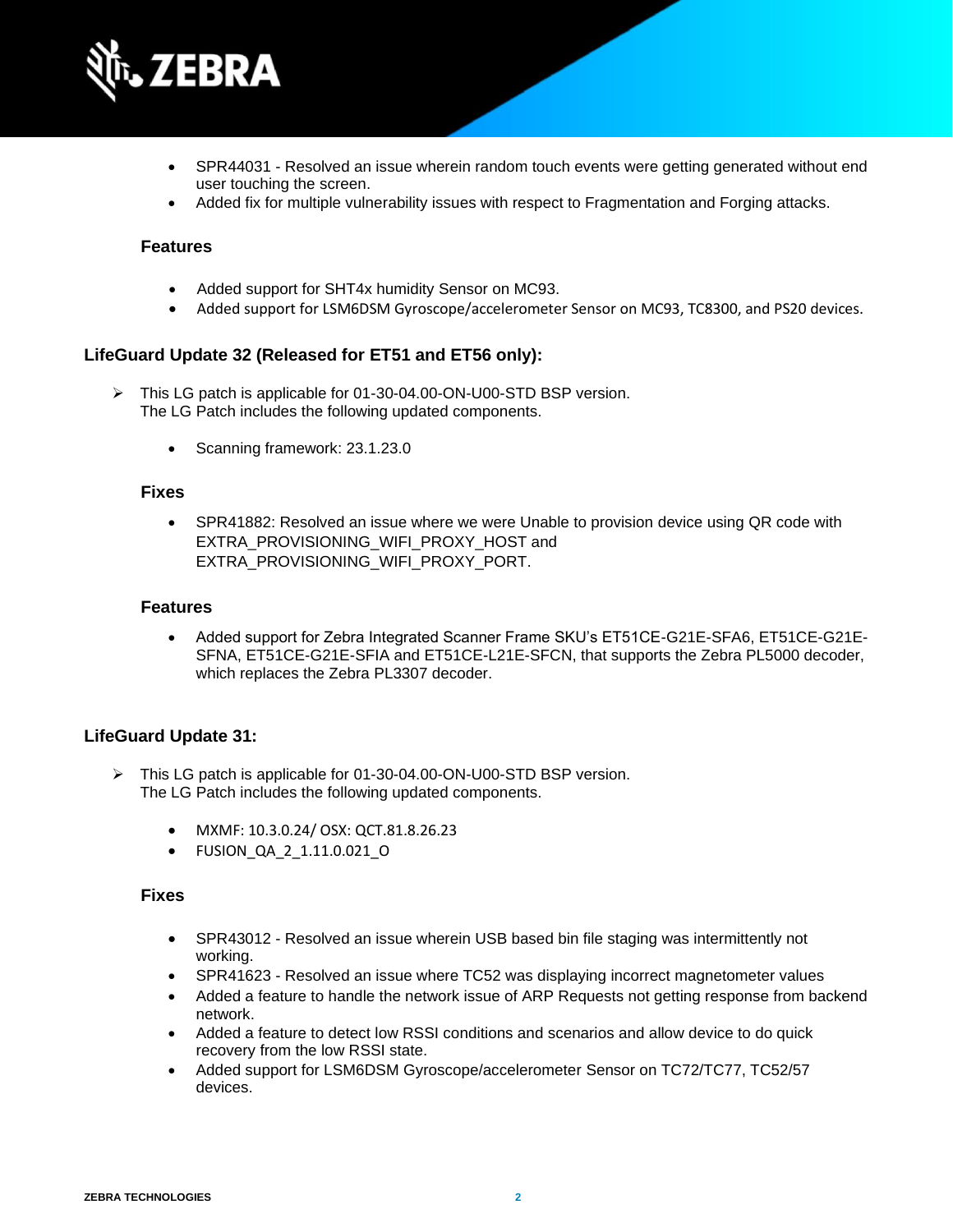

## **LifeGuard Update 25 (Not released for ET51, ET56, TC52, TC57, TC52HC):**

- ➢ This LG patch is applicable for 01-30-04.00-ON-U00-STD BSP version. The LG Patch includes the following updated components.
	- MXMF: 10.3.0.24/ OSX: QCT.81.8.26.21
	- Scanning Framework: 23.1.22.0
	- OemInfo: 9.0.0.331

#### **Fixes**

- SPR40428: Resolved an issue where the display backlight was not turning on after resuming or turning on the device.
- SPR41891: Resolved an issue where the WLAN profile is permanently disabled when wrong credentials are entered.
- SPR41635: Updated the APN details for Telefonica operator.
- SPR41911: Resolved an issue where the MX TouchMgr 'protector' param (Screen Protector (checkbox)) would not set the value to "false".
- SPR43144: Fixed an issue wherein Microsoft PowerApps installation was failing.
- SPR41763: Resolved an issue where intermittently Airplane mode was enabled after an improper Battery Swap.
- SPR40216: Resolved an issue where the Torch Mode light intensity was too high when turned on for a longer time.

#### **LifeGuard Update 20 (Released for ET51 and ET56 only):**

- ➢ This LG patch is applicable for 01-30-04.00-ON-U00-STD BSP version. The LG Patch includes the following updated components.
	- DataWedge 8.2.211
	- StageNow 5.1.0.1
	- EMDK 9.0.3.3003
	- MXMF: 10.3.0.18/ OSX: QCT.81.8.25.21
	- Scanning framework: 23.01.22.00

- SPR41440: Added support to retrieve logs when device goes into rescue party mode.
- SPR40468: Resolved an issue wherein some part of barcode data was getting lost when used along with DS3678 in HID mode.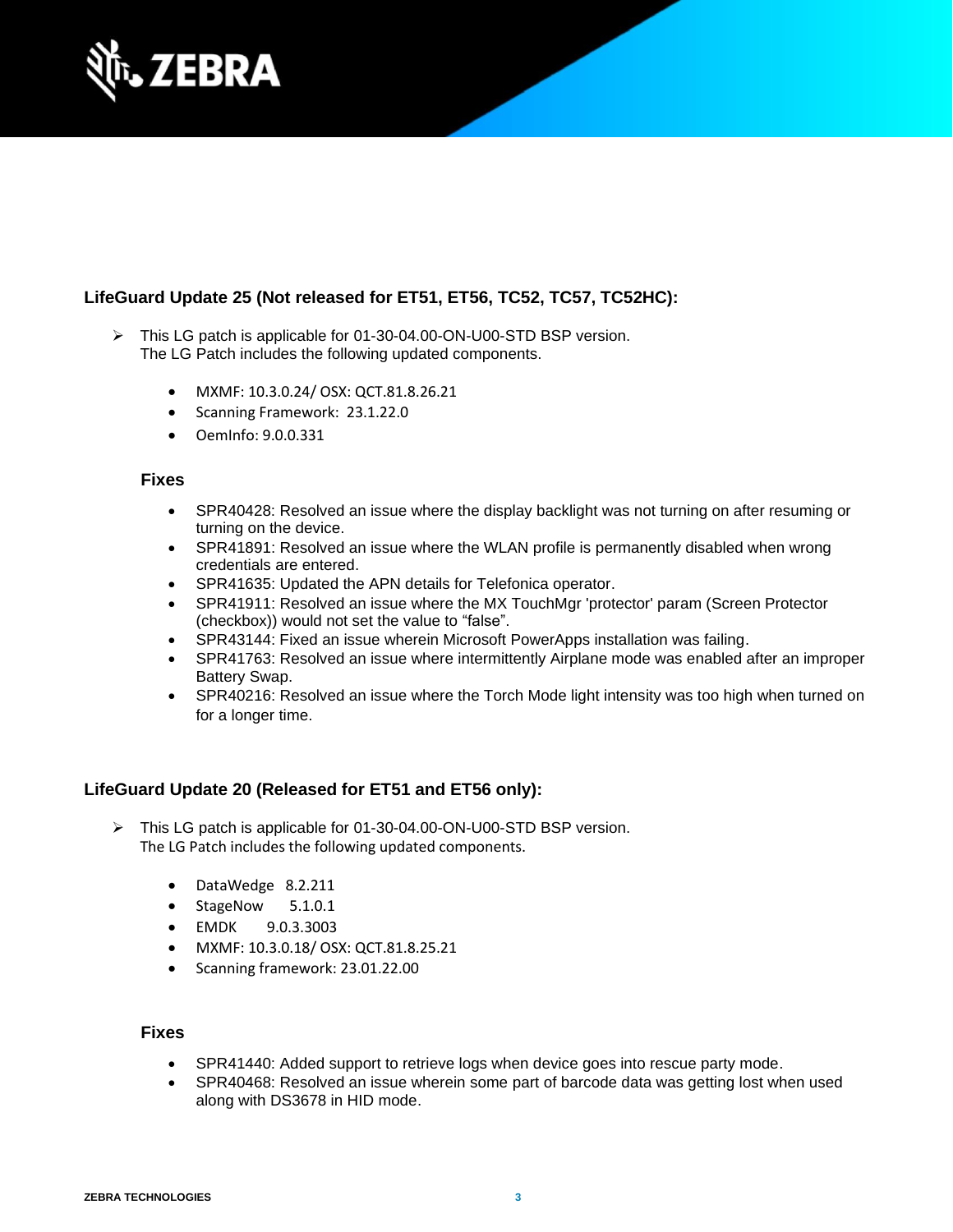

- SPR39238: Updated Chromium browser to v85 for AOSP BSP only to resolve same site cookie vulnerability.
- SPR40219: Resolved an issue wherein MSI barcodes were not getting decoded.
- SPR40672: Resolved an issue wherein CTRL key was not able to be suppressed using stage Now in VC83.
- SPR40400: Resolved an issue wherein WWAN was disconnecting at high temperatures.
- SPR41037: Updated the APN details for Movistar operator.
- SPR41038: Updated the APN details for Telenor operator.
- SPR40859: Resolved an issue wherein frequent drops in LTE data drop was being reported.
- SPR41400: Resolved an issue wherein key remapping was not working for CTRL and other advanced key modifiers using OemConfig.
- SPR40906/SPR40819: Resolved an issue wherein 7-bit ASCII encoded data matrix code was not getting decoded.
- SPR41116: Resolved an issue wherein user was unable to configure Code128 Ignore FNC4 param from Datawedge on ET51, ET56 with Integrated scanner.
- SPR41056: Resolved an issue where device boots with the active SIM card the message popup shows "No SIM detected"
- Resolved an issue where device failed to perform sim slot switching and crashed.

- Added support for Zebra Scanner Expansion Back ZBK-ET5X-10SCN7-02, ZBK-ET5X-8SCN7- 02, that supports the SE4770 scan engine.
- Added support for Multibarcode feature Read only specific barcodes
- Added support in OemInfo to allows customer applications and sideloaded applications to read BTMAC address.
- Added support for SAM Bridge FW Version in Settings App.
- Added support for A/B Streaming Update.
- Added support for enabling custom features with CustomFeatureCSP
- Added support to clear the list of Bluetooth paired devices.
- Added support for Illumination Brightness parameter for SE4710 & SE4750 Scan Engines.
- Added support for Feature based Zebra software Licensing support for Enterprise Browser.
- Added Support "Wake up and Scan" on Trigger Press

#### **LifeGuard Update 19 (Not Released for ET51 and ET56):**

- ➢ This LG patch is applicable for 01-30-04.00-ON-U00-STD BSP version. The LG Patch includes the following updated components.
	- DataWedge 8.2.211
	- StageNow 5.1.0.1
	- EMDK 9.0.3.3003
	- MXMF: 10.3.0.18/ OSX: QCT.81.8.25.21

- SPR41440: Added support to retrieve logs when device goes into rescue party mode.
- SPR40468: Resolved an issue wherein some part of barcode data was getting lost when used along with DS3678 in HID mode.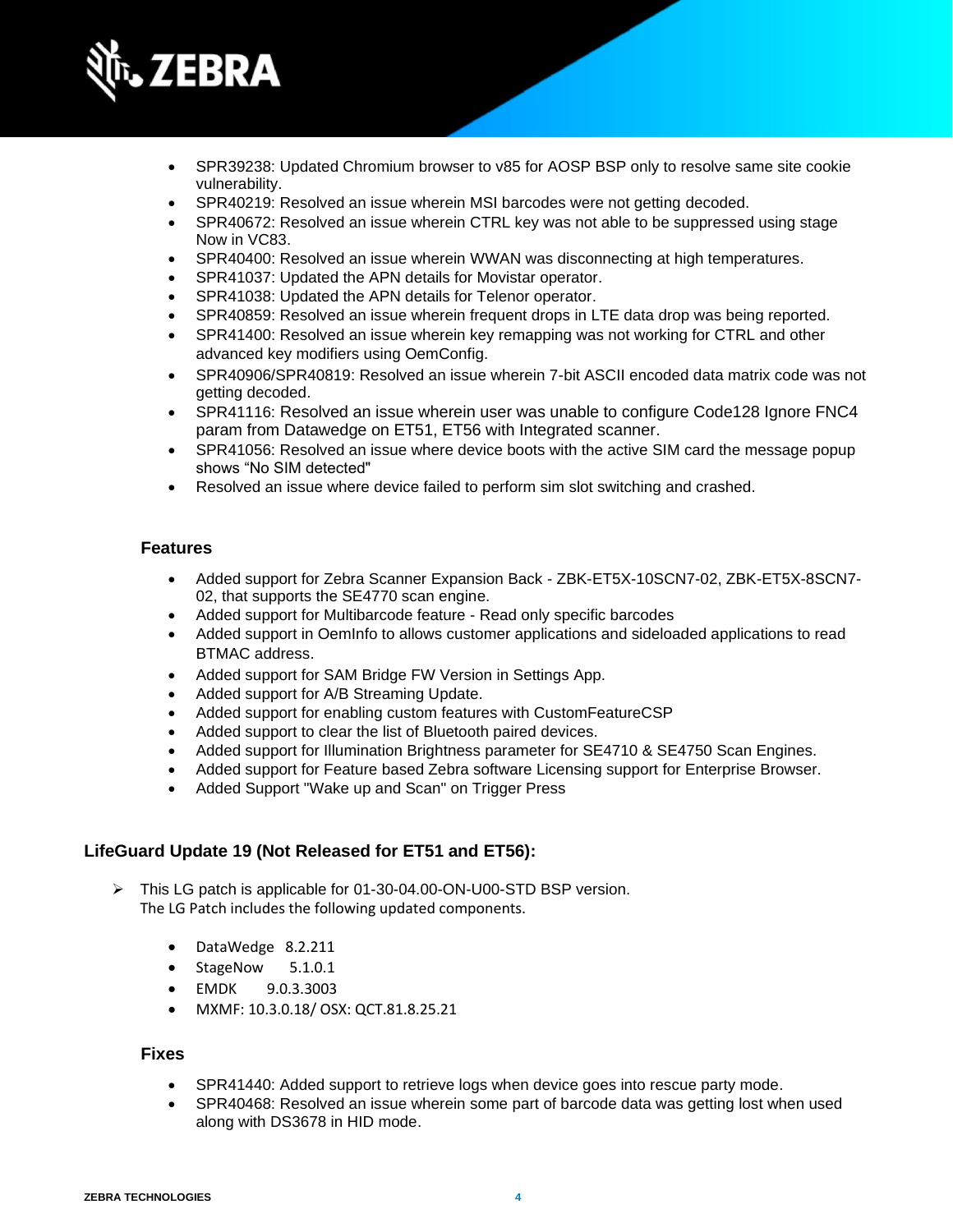

- SPR39238: Updated Chromium browser to v85 for AOSP BSP only to resolve same site cookie vulnerability.
- SPR40219: Resolved an issue wherein MSI barcodes were not getting decoded.
- SPR40672: Resolved an issue wherein CTRL key was not able to be suppressed using stage Now in VC83.
- SPR40400: Resolved an issue wherein WWAN was disconnecting at high temperatures.
- SPR41037: Updated the APN details for Movistar operator.
- SPR41038: Updated the APN details for Telenor operator.
- SPR40859: Resolved an issue wherein frequent drops in LTE data drop was being reported.
- SPR41400: Resolved an issue wherein key remapping was not working for CTRL and other advanced key modifiers using OemConfig.
- SPR40906/SPR40819: Resolved an issue wherein 7-bit ASCII encoded data matrix code was not getting decoded.
- SPR41116: Resolved an issue wherein user was unable to configure Code128 Ignore FNC4 param from Datawedge on ET51, ET56 with Integrated scanner.
- SPR41056: Resolved an issue where device boots with the active SIM card the message popup shows "No SIM detected"
- Resolved an issue where device failed to perform sim slot switching and crashed.

- Added support for Multibarcode feature Read only specific barcodes
- Added support in OemInfo to allows customer applications and sideloaded applications to read BTMAC address.
- Added support for SAM Bridge FW Version in Settings App.
- Added support for A/B Streaming Update.
- Added support for enabling custom features with CustomFeatureCSP
- Added support to clear the list of Bluetooth paired devices.
- Added support for Illumination Brightness parameter for SE4710 & SE4750 Scan Engines.
- Added support for Feature based Zebra software Licensing support for Enterprise Browser.
- Added Support "Wake up and Scan" on Trigger Press

#### **LifeGuard Update 15:**

- ➢ This LG patch is applicable for 01-30-04.00-ON-U00-STD BSP version. The LG Patch includes the following updated components.
	- DataWedge 8.2.48
	- StageNow 5.0.0.1
	- EMDK 8.2.4.2804
	- MXMF: 10.2.0.25/ OSX: QCT.81.8.25.20

- SPR39478: Resolved an issue wherein user was unable to change the touch mode functionality such as" Stylus, Glove and Finger" using stagenow.
- SPR 40289: Resolved an issue wherein TC52 was intermittently loosing audio connectivity with HS3100.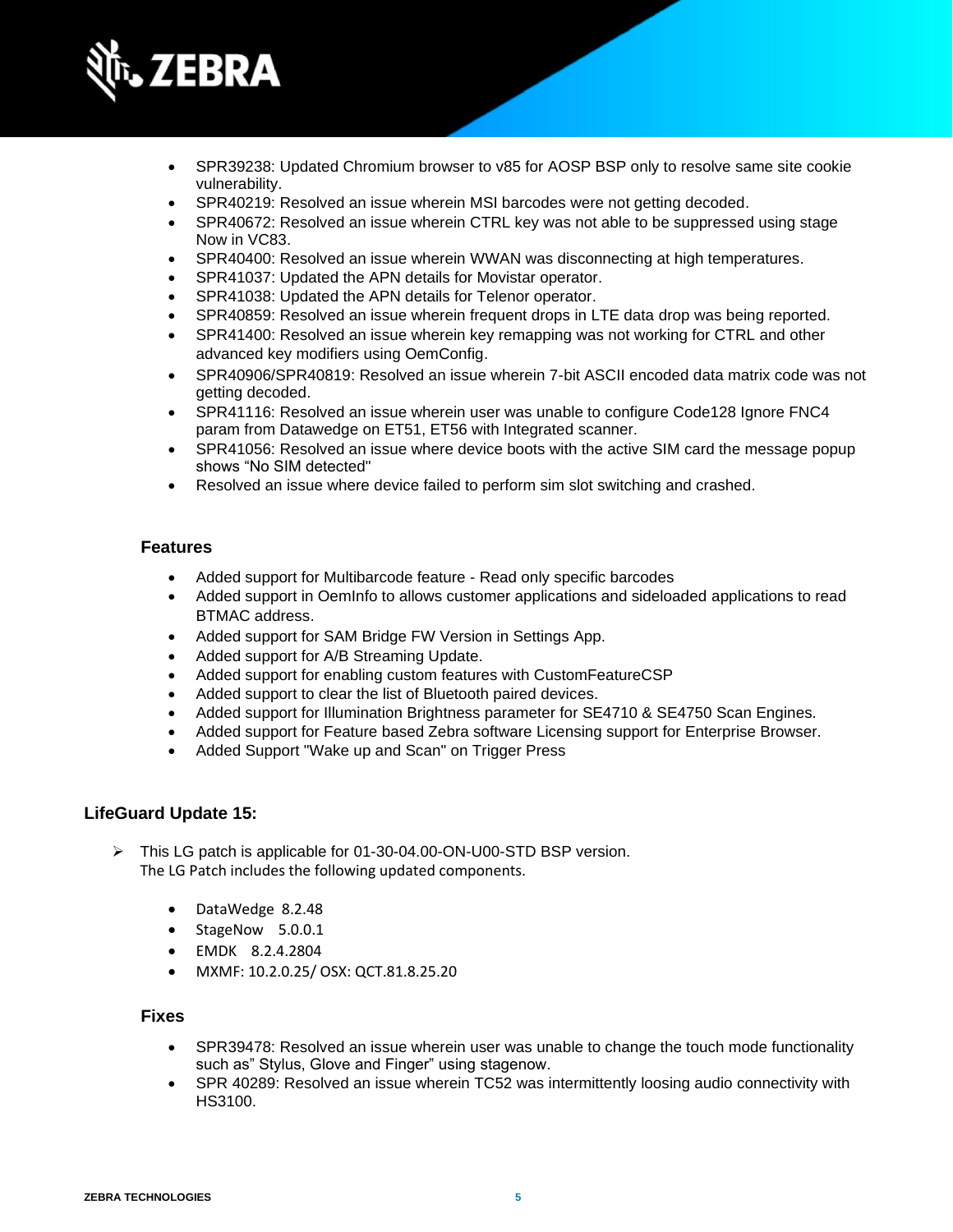

- SPR40078: Resolved an issue wherein EC30 was performing BLE packet advertisement on incorrect power level when the MAX set level.
- SPR39982: Fixed an issue wherein isVerifyAppsEnabled api was returning false though it was enabled from settings.
- SPR40301: Resolved an issue where Webview does not load intermittently after Enterprise Reset with GMS-Restricted persistent profile.
- SPR39795: Resolved an issue wherein timestamp was missing in dotcode scanned data.
- SPR40025: Removed the ImagerMode options from Datawedge as it is not supported.
- SPR40770: Standardized the Thermal mitigation response for TC57
- SPR40602: Resolved an issue wherein WFW Manager CSP was returning coverage view config error.

- Added support for Edge-detect Document Capture
- Add support for Signature presence checking with anchor barcode image capture.
- Add UI support for Enterprise NFC.
- Added support for 802.11k Link and Beacon Measurement
- Provided additional option for the user to change the touch panel mode configuration from Power Menu without going into settings menu once it is enabled using the csp file.
- Added Support for Trusted Device Pairing and Single Pairing feature over Bluetooth
- Integration of Custom Feature CSP to add ability to suppress USB permissions pop-up notification
- Added support for AR1337 camera on TC52, TC57, TC72, TC77, MC93, TC83 devices(Refer Point 3 in NOTE section for [more info\)](#page-10-0)
- Added software audio codec support for TC83 Rev B SKU with HW ID 651,653,654,655,656,658,659,660,661,662,664,666,667,668,669 (Refer Point 4 in NOTE section for [more info\)](#page-10-0)
- Added support for KYPD-MC93DLA-01 and KYPD-MC93DLA-10 custom keypads on MC93.
- Added feature in OemInfo to verify the signature and grant read data access to applications signed with Zebra OEM keys or MX Plugin CSP keys.
- Added feature in ZDS to receive southbound messages from FCM in Oreo devices.

#### **LifeGuard Update 13:**

- ➢ This LG patch is applicable for 01-30-04.00-ON-U00-STD BSP version. The LG Patch includes the following updated components.
	- MX: 10.1.0.47
	- DataWedge: 8.1.48
	- EMDK: 8.1.9.2709
	- OSX: 81.8.25.19

#### **Fixes**

• SPR40239 – Resolved an issue wherein the QR code provisioning failed to work on non-camera SKUs using built-in scanner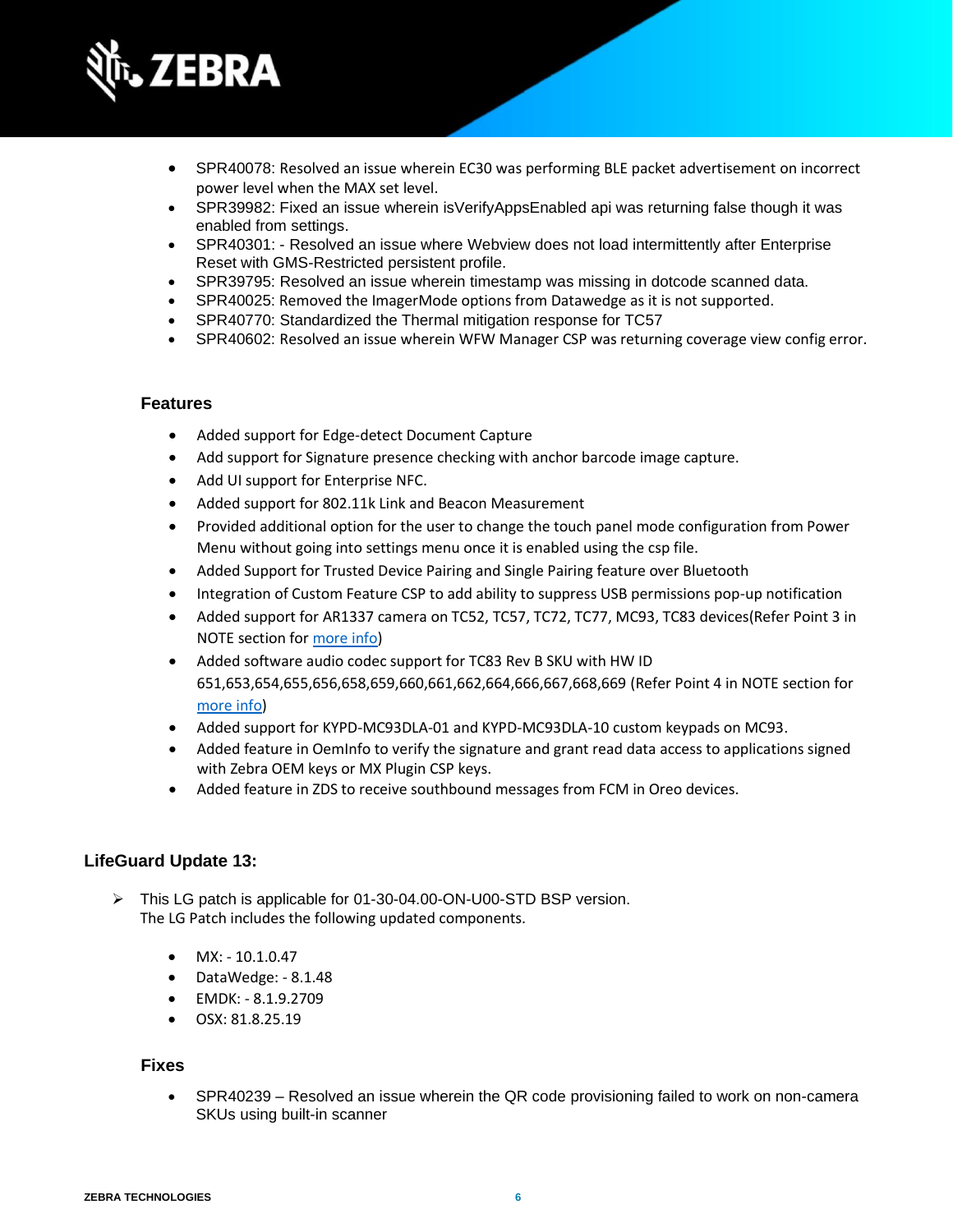

- SPR40567 Resolved an issue wherein DataWedge used to crash upon sending enable/disable DW intent from an Application
- SPR40544 Resolved an issue wherein Connected notification was not being sent by Datawedge to the Applications when "AutoSwitch to default on event" was enabled.
- SPR40408, SPR40771, SPR40400 Fixed an issue wherein WAN was getting turned off at very high temperatures and would turn back on after the temperature reduced by a great extent.
- SPR40500 Resolved an issue wherein the configured custom private Verizon APNs used to get reverted to defaults on updating the BSP.
- IrDA Raw mode throughput issue has been solved in this release.

#### **LifeGuard Update 12:**

➢ This LG patch is applicable for 01-30-04.00-ON-U00-STD BSP version.

#### **Fixes**

 $\triangleright$  Fixed multiple vulnerability in the QCOM SoC

#### **LifeGuard Update 11 (Only for TC72/TC77):**

➢ This LG patch is applicable for 01-30-04.00-ON-U00-STD BSP version.

#### **Features**

• Added Display timing optimization for TC72/TC77 SKUs supporting the SE4770 scan engine New display vendor devices.

#### **LifeGuard Update 10:**

➢ This LG patch is applicable for 01-30-04.00-ON-U00-STD BSP version.

#### **Fixes**

- SPR40250 Resolved an issue wherein user was unable to power off the device by clicking on the Power menu item while automation suite was running on the device.
- SPR40109 Resolved an issue wherein proxy service was getting killed after reboot.
- SPR39918 Resolved an issue wherein Phone information was being displayed upon dialing UUID code.
- SPR39868 Resolved an issue wherein Diamond key UI was showing (*/*) instead of (?) while in shifted state.
- SPR37883 Resolved an issue wherein proxy resolution fails when Java script functions are invoked.

#### **LifeGuard Update 08:**

- ➢ This LG patch is applicable for 01-30-04.00-ON-U00-STD BSP version. The LG Patch includes the following updated components.
	- $MX: -10.1.0.33$
	- DataWedge: 8.1.38
	- EMDK: 8.1.6.2706
	- StageNow-Client: 4.3.2.3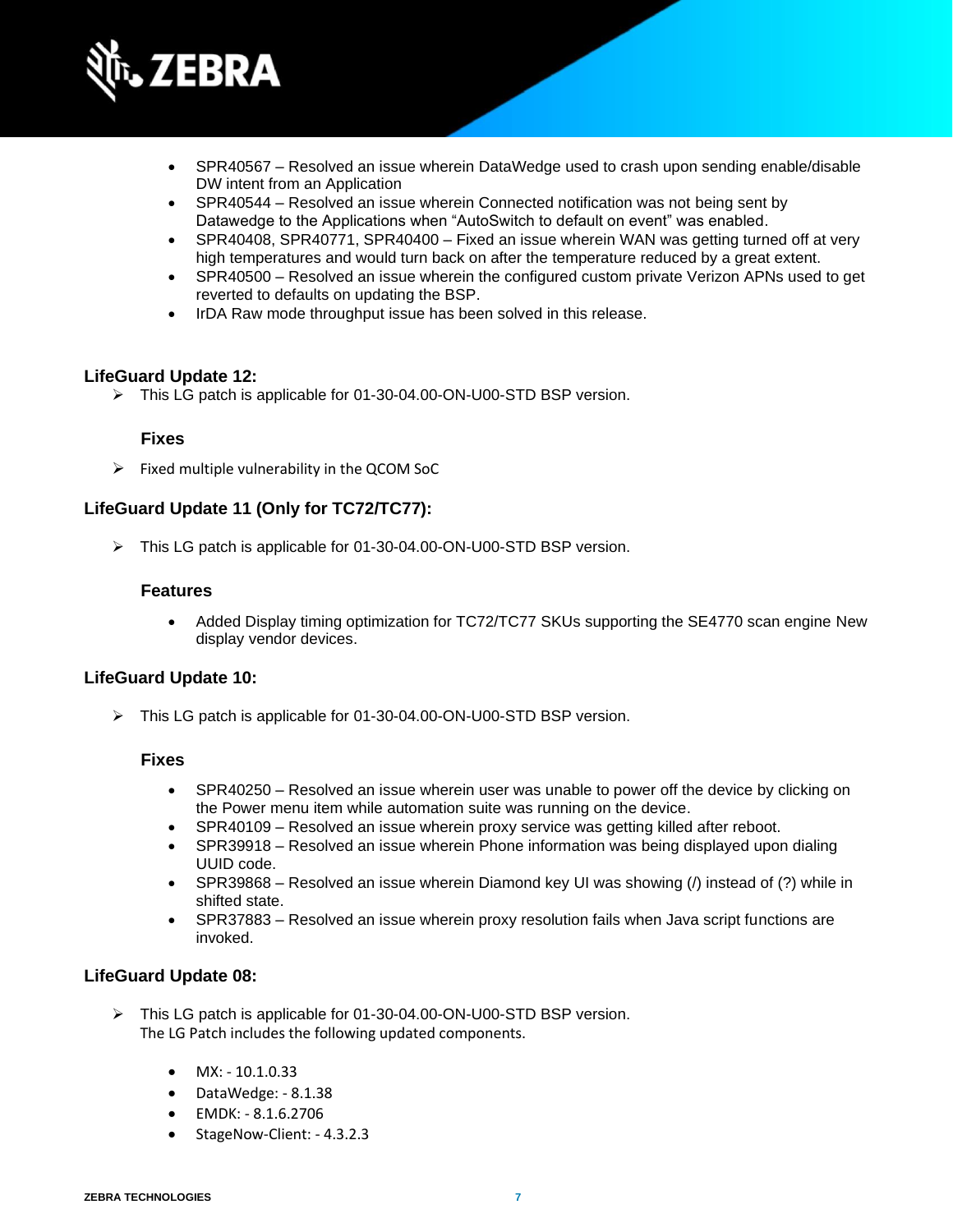

- MX Proxy Framework: 10.1.0.5
- Scanning Framework: 23.1.16.0
- PTT Express: 3.1.46 (Added PTT Express A la Carte license)

### **Fixes**

- SPR39482//SPR40126 Resolved an issue wherein the check digit rule was not working as expected on MSI barcode symbology.
- SPR40076 Resolved an issue wherein scanner framework crash was seen due to incorrectly invoking of EMDK API sequence.
- SPR39819 Resolved an issue wherein an additional "Enter key" was being added in the barcode data when Datawedge ADF rule for Line feed Action Key Char was set to "Send Char" 10.
- SPR39560 Resolved an issue wherein upon performing OS updates with below 30% battery level would lead to device prompting for the device password.
- SPR39522 Resolved an issue wherein the CTRL key combination modifier functionality was not working when pressed with any other key in quick succession.
- SPR37538 Resolved an issue wherein batteries were not getting charged when placed in toaster while it used to charge in the device.
- SPR38955 Resolved an issue wherein button actions are incorrect in case user slides finger to touch screen or another on-screen button without lifting.
- SPR39924 Resolved an issue where in DNS resolution was not working as expected in ethernet interface.
- SPR40170 Resolved an issue where Bluetooth was crashing when more than 100 devices are paired.

#### **Features**

- Added support for Digimarc SDK 3.8.1
- Added support for XAPDU and SAM ATR, PPS on TC7x SAM product
- Permanently disabled Ambient Display for EC30
- Added support of Individual Wakeup source for EC30
- Added support for USB-C charging for ET51 Scanner Frame SKU

#### **LifeGuard Update 06:**

- ➢ This LG patch is applicable for 01-30-04.00-ON-U00-STD BSP version. The LG Patch includes the following updated components.
	- $MX: -10.0.5.1$
	- DataWedge: 8.0.42
	- StageNow-Client: 4.2.6.6
	- MX Proxy Framework: 10.0.1.1
	- Enterprise Browser: 2.7 (for PS20 devices only)

- SPR39784/SPR39879 Resolved an issue wherein setting time zone would not set the time correctly via MX
- SPR39878 Resolved an intermittent crash issue in Datawedge.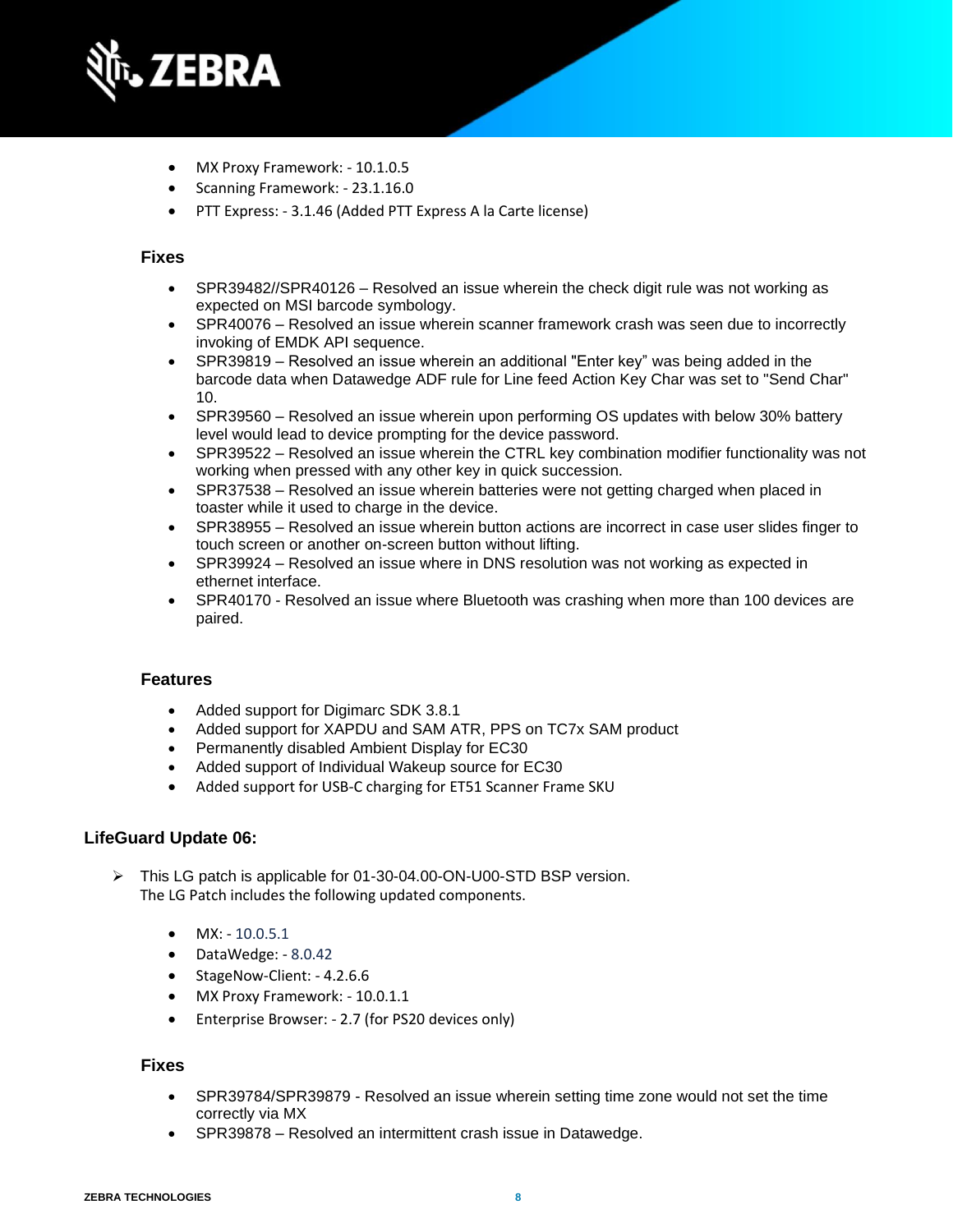

- SPR39592 Resolved an issue wherein intermittently the BT Pairing pop up would appear on disconnecting a BT scanner.
- SPR39647 Resolved an issue wherein CODE39 symbology was not being decoded
- SPR39327 Resolved an issue wherein intermittently devices would get stuck in fastboot screen after a Factory reset.

- Added eSIM provisioning
- Added support to change the device's domain selection like from voice to data and vice versa.
- Added auto selection of active SIM/USIM/eSIM subscriptions when device is in DSDS mode

#### **LifeGuard Update 04:**

➢ This LG patch is applicable for 01-30-04.00-ON-U00-STD BSP version. The LG Patch includes the following updated components.

- $\bullet$  MX: 10.0.2.6
- DataWedge: 8.0.37
- StageNow-Client: 4.2.5.5
- Enterprise Keyboard: 2.2.2.3
- EMDK: 8.0.10.2621
- DDT: 1.20.0.2
- Event injection Service: 4.3.0.0
- Zebra Folder: -10.0
- Wi-Fi: FUSION\_QA\_2\_1.11.0.008\_O
- OSX: QCT.81.8.25.18

- SPR39012 Resolved an issue wherein the profile with SKIP\_SUW used to take more time to get applied
- SPR39545-Resolved an issue wherein external USB keyboard was not getting disabled via StageNow or MX
- SPR39405- Resolved an issue wherein cellular network connection failure were observed.
- SPR39514-Resolved an issue wherein while using chrome in GMS restricted profile, enable Google Play services notification popup used to appear.
- SPR39613 Resolved an issue where Device was unable to fetch UUID details of remote device
- SPR39513- Resolved an issue wherein screen would not wake up from suspend when using scan-trigger as wakeup source
- SPR39006 Added support to automatically agree to the location consent when the location modes are changed using WirelessMgr CSP
- SPR35665 Resolved an issue wherein Google keyboard settings are not persisting through a reboot when configured directly after factory reset
- SPR38534 Resolved an issue where disconnection is observed in Fast Transition mode when device is in suspend state.
- SPR39082 Resolved an issue wherein Intermittent loss of Ethernet connection is observed.
- SPR38880 Resolved an issue wherein device gets stuck on bootup screen.
- SPR38885 Added support to allow package installation while App whitelist is enabled with App verification mode as long as the package and its corresponding signature is whitelisted.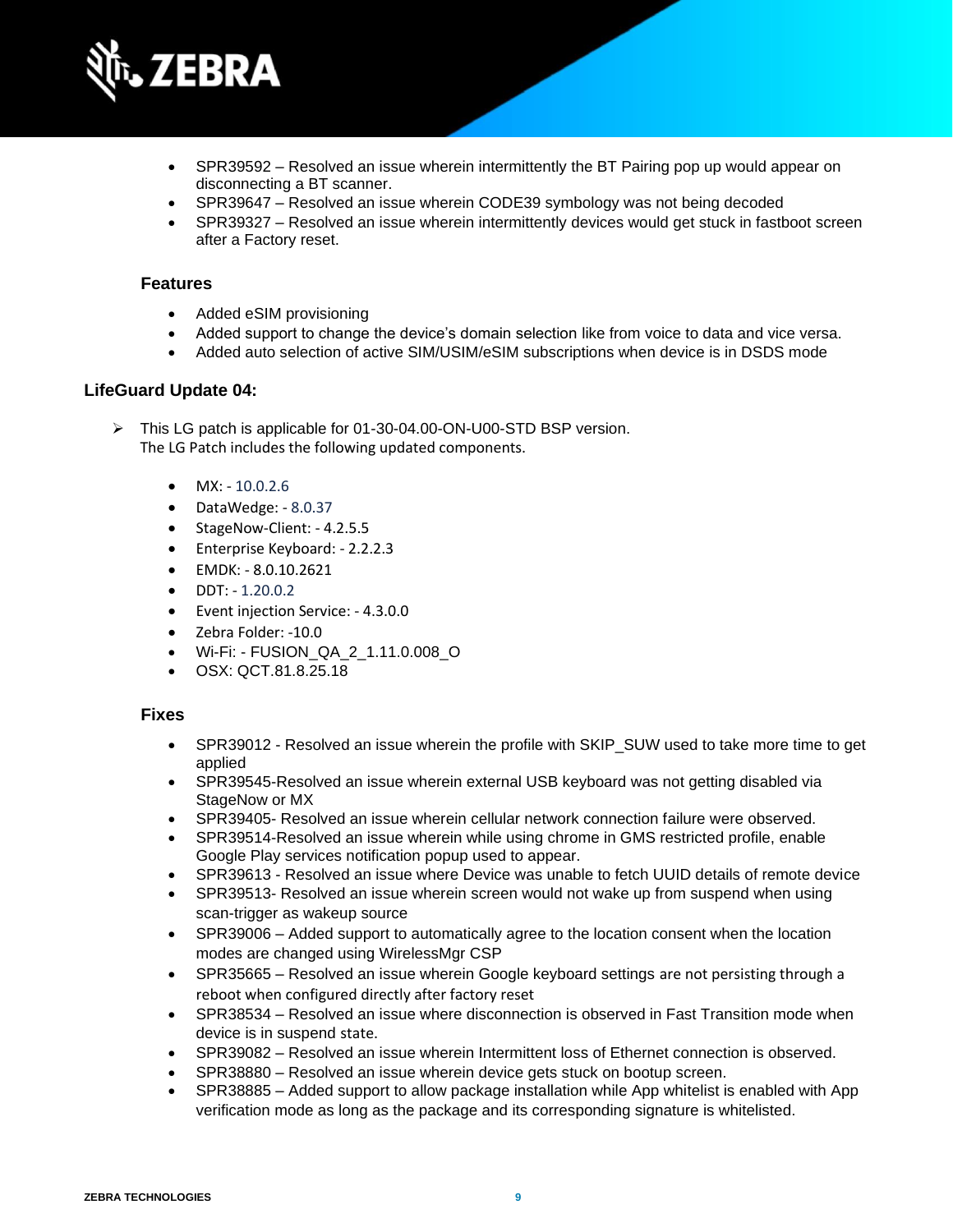

- SPR39332 Resolved an issue wherein scanning multiple barcodes would not work while in SKIP SETUP Wizard screen
- SPR38739 Resolved an issue wherein streaming of certain MP3 files used to fail
- SPR38748 Resolved an issue wherein multicast voice traffic reception is improved.
- SPR39578-Resolved an issue where Device was unable to retain Bluetooth connection after idle timeout period.
- Fixed an issue on SE4750 scanner devices where scanning would occasionally stop after extensive scanning.
- SPR39544 Resolved an issue wherein the eMMC health data was being reported incorrectly for a specific flash part.
- SPR39644 Included Rxlogger v5.4.16.0 that provides option to store the logs in the Internal sdcard, even when external SDcard is present on the device. User needs to select "Enable Internal sdcard only" to store the logs in the internal sdcard.

- Added Workstation Dock Enhancements & PH10 Support.
- Added Ability to Provision network credentials as part of Android Setup Wizard.
- Added support for Google QR Code integration with device scanner.
- Added support for Raw and IrCOMM modes for existing IrDA SW package.
- Added secure DataWedge Intent APIs for device and data security.
- Added support of Dynamic Staging to mass create barcodes from a single profile.
- Added Ability to easily add support for new File Transfer protocols.
- Added support to Control Access to Sensitive MX Functions.
- Added MC93 Cold Storage SKUs Heater Control Logic Optimization.
- Added Scanner Frame support for ET51.
- Added support for Connectivity analysis retry in Worry Free Wifi
- Added support for Image Capture with anchor barcode.
- Added support for Sensitivity parameter for Presentation mode.
- Added support for Trigger modes (Timed Release & Timed Hold) support in DS36xx and L36xxx scanners.

#### **Cellular carrier supported**

AT&T, Verizon Wireless, Sprint, Telstra, and ROW (Rest of World)

### **Version Information**

Below Table contains important information on versions

| <b>Description</b>          | <b>Version</b>         |
|-----------------------------|------------------------|
| <b>Product Build Number</b> | X1-30-04.00-ON-U35-STD |
| <b>Android Version</b>      | 8.1.0                  |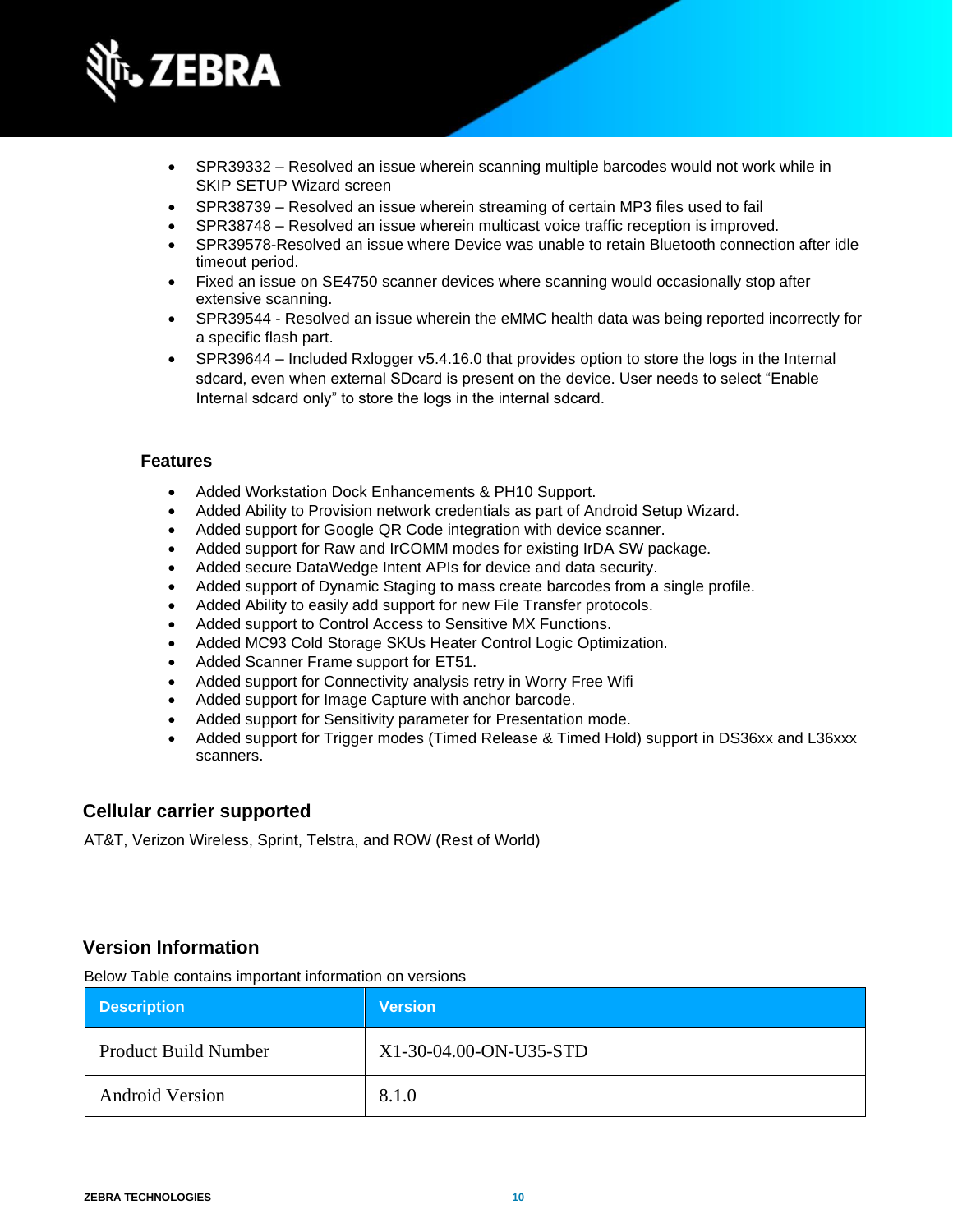

| <b>Security Patch level</b> | Sep 05, 2021                                        |
|-----------------------------|-----------------------------------------------------|
| Linux Kernel                | 4.4.78                                              |
| <b>Component Versions</b>   | Please see Component Version under Addendum section |

## **Important Links**

- **Requirements and Instructions** 
	- o [Installation and setup instructions](https://www.zebra.com/content/dam/zebra_new_ia/en-us/software/operating-system/helios/oreo-os-update-instructions.pdf)
- [Zebra Techdocs](https://techdocs.zebra.com/)
- <span id="page-10-0"></span>• [Developer Tools](https://developer.zebra.com/)

### **Upgrade Options**

Below table provides detailed information on shortest path to upgrade based on current version of software.

| <b>Current Software</b><br><b>Version on Device</b>                                  | <b>Steps to get to this Release</b>                                                                                                                                     | <b>Comments</b>               |
|--------------------------------------------------------------------------------------|-------------------------------------------------------------------------------------------------------------------------------------------------------------------------|-------------------------------|
| 01-12-01.00-ON-Uxx<br>01-13-20.00-ON-Uxx<br>01-18-02.00-ON-Uxx<br>01-21-18.00-ON-Uxx | Apply Full Package Update<br>HE_FULL_UPDATE_01-30-04.00-ON-U00-STD.zip<br><b>Followed by</b><br><b>Apply Delta Update</b><br>HE_DELTA_UPDATE_01-30-04.00-ON-U35-STD.zip | <b>Full Package</b><br>Update |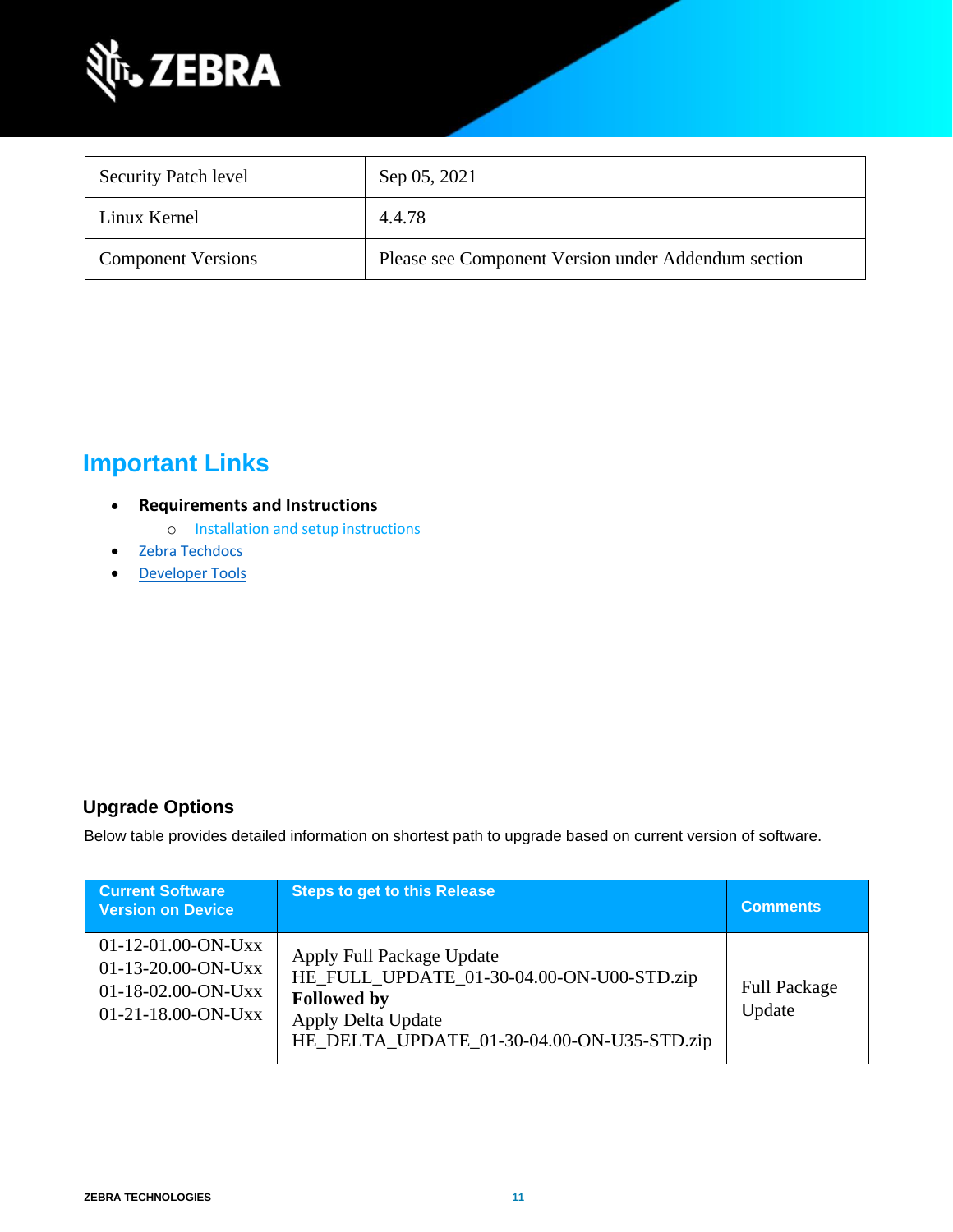

| 01-23-19.00-ON-Uxx | <b>Option 1:</b> Apply Delta Package Update<br>HE_DELTA_UPDATE_01-23-19.00-ON_TO_01-30-<br>$04.U00-ON_z$ ip<br><b>Followed by</b><br>Apply Delta Update<br>HE_DELTA_UPDATE_01-30-04.00-ON-U35-STD.zip<br><b>Option 2:</b> Apply Full Package Update<br>HE_FULL_UPDATE_01-30-04.00-ON-U00-STD.zip<br><b>Followed by</b><br>Apply Delta Update<br>HE_DELTA_UPDATE_01-30-04.00-ON-U35-STD.zip | Option #1 is<br>recommended as<br>size of Delta<br>package update<br>is smaller<br>compared to Full<br>Package Update |
|--------------------|--------------------------------------------------------------------------------------------------------------------------------------------------------------------------------------------------------------------------------------------------------------------------------------------------------------------------------------------------------------------------------------------|-----------------------------------------------------------------------------------------------------------------------|
| 01-30-04.00-ON-Uxx | Apply Delta Update<br>HE_DELTA_UPDATE_01-30-04.00-ON-U35-STD.zip                                                                                                                                                                                                                                                                                                                           |                                                                                                                       |

#### NOTE:

- 1. The MC93 devices with below HW IDs are not allowed to downgrade to any of the older BSPs than 01.30.04.
	- a. HW IDs: 513, 514, 521, 544, 549, 588, 589
	- b. The HW ID from MC93 devices can be found under "Settings->System->About phone->SW Components ->HW ID"
- 2. The TC72/TC77 devices with new display vendor are not allowed to downgrade to any of the older BSPs. For TC72 the device is not allowed to upgrade to Android P BSP 2.11.01. To identify the display type on TC72/TC77 devices user can check the ro.config.device.display property using getprop command from adb.
	- a. For TC72/TC77 Original Display vendor device [ro.config.device.display] = 900
	- b. For TC72/TC77 New Display vendor device [ro.config.device.display] = 512
- 3. In devices with AR1337 camera on TC72, TC77,TC52,TC57,MC93,TC83 , the camera will not work with any of the older LG releases or BSPs below 01-30-04.00-OG-U15.They can be identified by reading the property "ro.config.device.camera0" using getprop command from adb.
	- a. [ro.config.device.camera0]: [128]
	- b. [ro.config.device.camera0\_sensor\_name]: [ON-Semi AR1337]
	- c. TC52, TC77, TC72, TC77 AR1337 new SKU list with AR1337 camera support is available in Device support section in the release notes
- 4. TC83 Rev B SKU's (HW ID's 651,653,654,655,656,658,659,660,661,662,664,666,667,668,669) are not allowed to downgrade to any of the older LG releases or BSPs below 01-30-04.00-ON-U15 .
	- a. The HWID can be identified from Settings->System->About phone->SW Components->HW ID or by reading the property "ro.config.device.sku" using getprop command from adb .
- 5. The MC93 devices with SHT4x Humidity Sensor require 01-30-04.00-ON-U35-STD or higher to ensure full humidity sensor functionality

MC93 SHT4x humidity sensor devices can't be downgrade below 01.30.04 Lifeguard Update 35 To identify the SHT4x humidity sensor on the device users can check the ro.config.device.sku property using getprop command from adb.

a. Devices with for SHT4x humidity sensor will have [ro.config.device.sku] = 522 or 523.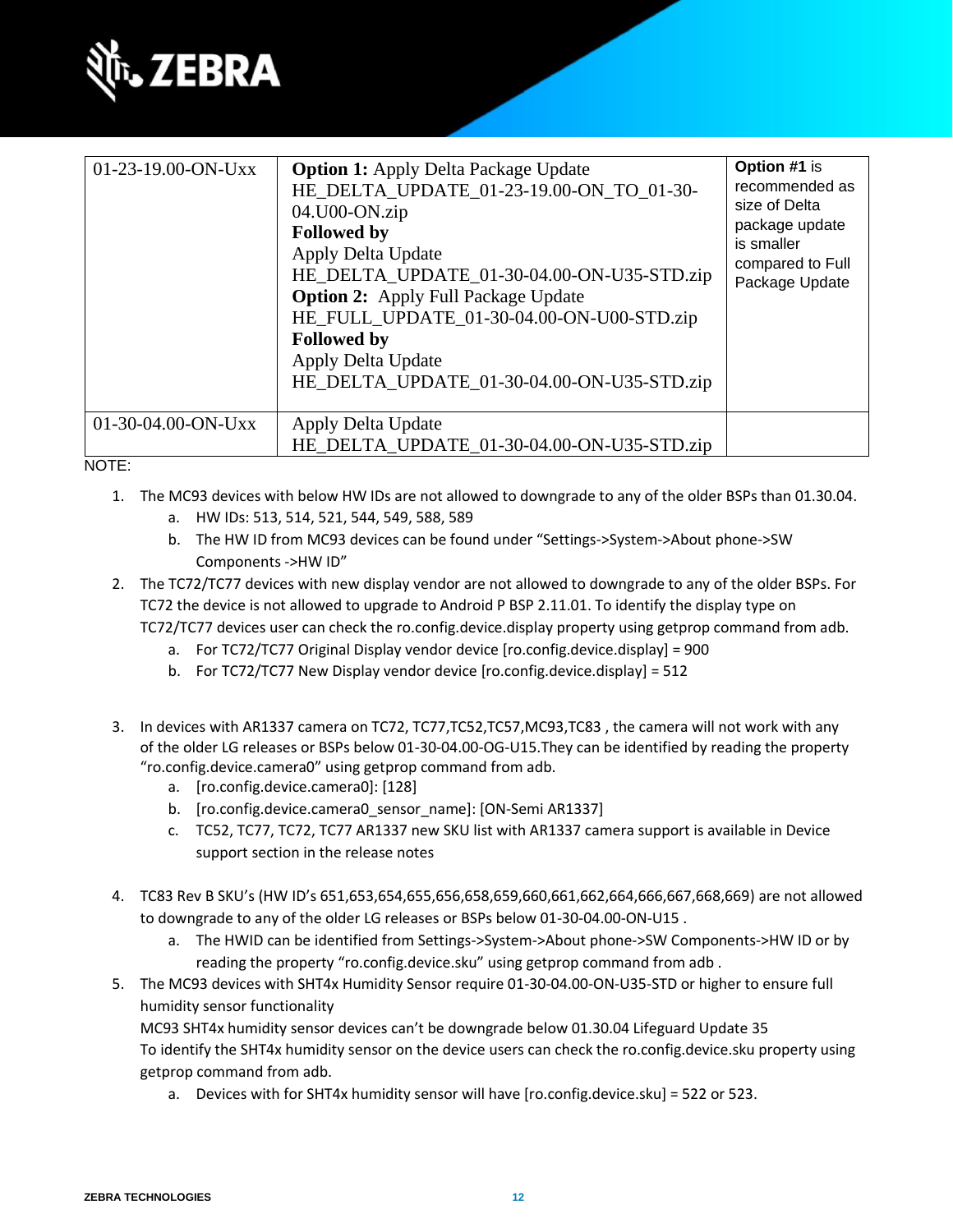

- b. Devices with SHT4x humidity sensor will list HW ID as 522 or 523 on "Settings-->About phone-->SW components-->HW ID"
- 6. To identify the LSM6DSM Gyroscope/accelerometer sensor on the device users can check the ro.config.device.gyro property using getprop command from adb.
	- a. Devices with LSM6DSM sensor will have [ro.config.device.gyro] = 8.
	- b. Devices with LSM6DSM sensor will list sensor type as LSM6DSM on "Settings-->About phone-->SW components-->Gyroscope" or "Settings-->About phone-->SW components -- >Accelerometer".

## **Known Constraints and Workarounds**

- WiFi sleep policy set to "Always" (Android O limitation)
- Some devices operate at 320 dpi. This screen configuration results in the majority of the AOSP applications displaying content consistently in both portrait and landscape modes. In most cases if the application layout is not optimal in landscape it is optimal in portrait or vice versa. However, there are a few applications that do not render properly in either portrait or landscape. In this case the suggested alternative is to change the display size using the bundled Display Settings APK or use settings menu to change the display size and font size (settings  $\Box$  Display  $\Box$  Advanced settings  $\Box$  Display Size / Font Size).
- Upgrading from a higher SPL level in Oreo to a lower SPL level in A10, will result in loss of user data.
- Illumination brightness is set to maximum by default for SE4710 and SE4750 Scan Engines.
- TC72/TC77, TC52/57 devices with LSM6DSM Gyroscope/accelerometer Sensor shouldn't use software released before 01-30-04.00-ON-U31

To identify the Gyroscope/accelerometer sensor on the device users can check the ro.config.device.gyro property using getprop command from adb.

Devices with LSM6DSM sensor will have [ro.config.device.gyro] = 8.

Devices with LSM6DSM sensor will list sensor type as LSM6DSM on "Settings-->About phone-->SW components-->Gyroscope" or "Settings-->About phone-->SW components -->Accelerometer".

• Support for ZBK-ET5X-10SCN7-02 and ZBK-ET5X-8SCN7-02 (SE4770 scan engine devices) is not available with software released before 01-30-04.00-ON-U20-STD.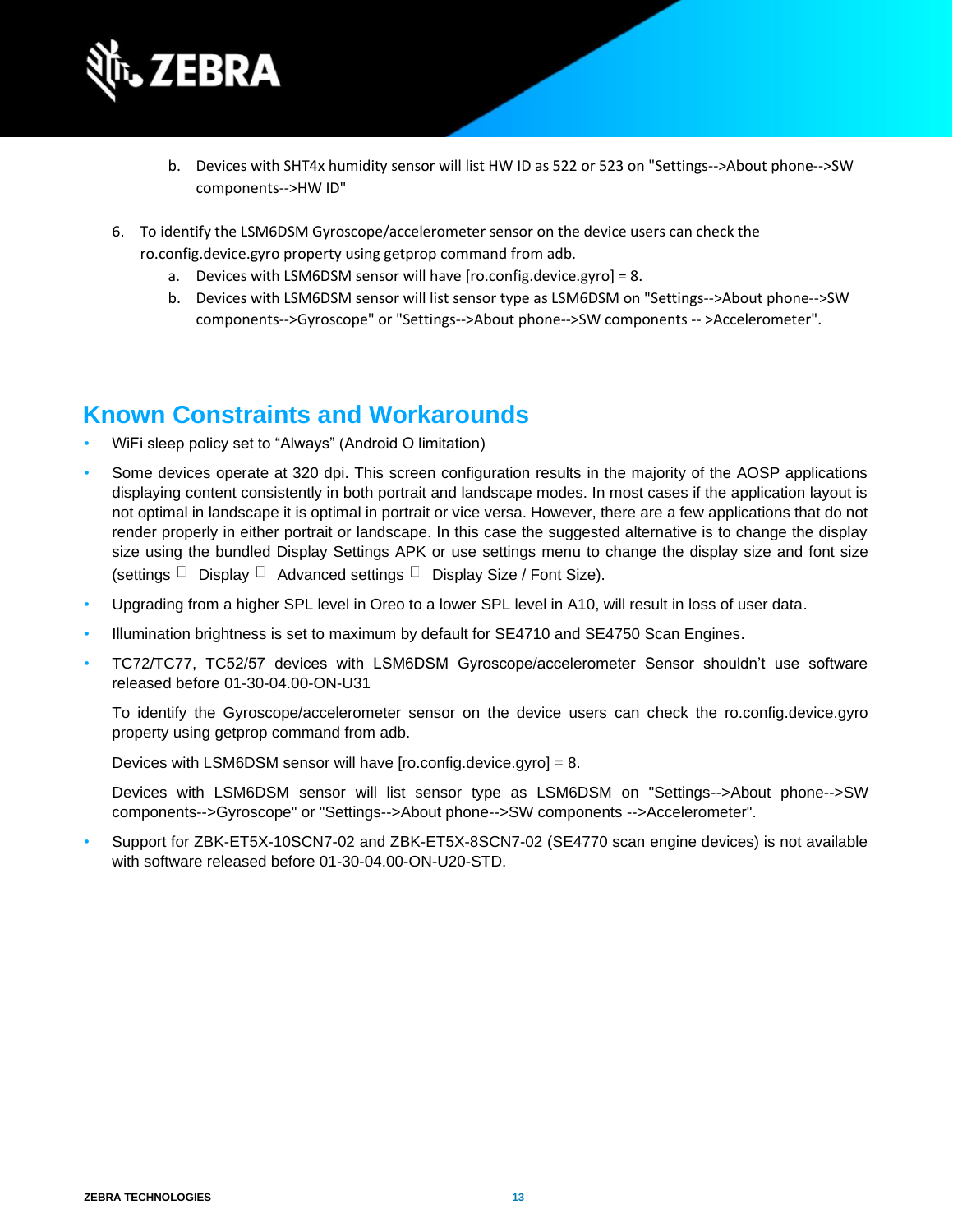

## **Device Support**

This software release has been approved for use on the following devices.

| <b>Device</b><br><b>Family</b> | <b>Part Number</b>                                                                                    |                                                                                                                | <b>Device Specific</b><br><b>Manuals and</b><br><b>Guides</b> |
|--------------------------------|-------------------------------------------------------------------------------------------------------|----------------------------------------------------------------------------------------------------------------|---------------------------------------------------------------|
| <b>TC52</b>                    | TC520K-2PEZU4P-CN<br>TC520K-2PEZU4P-CN<br>TC520K-2HEZU4P-CN                                           |                                                                                                                | <b>TC52 Home Page</b>                                         |
| <b>TC72</b>                    | TC720L-0ME24B0-CN                                                                                     | TC720L-02E24B0-<br><b>CN</b>                                                                                   | <b>TC72 Home Page</b>                                         |
| <b>PS20</b>                    | PS20J-B2G2CN00                                                                                        | PS20J-P4G2CN00                                                                                                 | <b>PS20 Home Page</b>                                         |
| TC77                           | TC77HL-5ME24BG-CN                                                                                     | TC77HL-52E24BD-<br><b>CN</b>                                                                                   | <b>TC77 Home Page</b>                                         |
| TC57                           | TC57HO-1PEZU4P-CN                                                                                     |                                                                                                                | <b>TC57 Home Page</b>                                         |
| L10AW                          | RTL10B1-xxAxxX0x00CN (China)<br>Note: 'x' Stands for wild card for different<br>configurations.       |                                                                                                                | L10 Home Page                                                 |
| <b>TC8300</b>                  | TC83B0-6005A510CN<br>TC83B0-2005A510CN<br>TC83B0-3005A510CN<br>TC83B0-2005A61CCN<br>TC83B0-3005A61CCN | TC83BH-<br>2205A710CN<br>TC83BH-<br>3205A710CN<br><b>TC83B0-</b><br>4005A610CN<br><b>TC83B0-</b><br>5005A610CN | <b>TC8300 Home</b><br>Page                                    |
| MC9300                         | MC930B-GSEEG4CN<br>MC930B-GSCDG4CN<br>MC930B-GSEDG4CN<br>MC930B-GSADG4CN                              | <b>MC930B-</b><br>GSACG4CN<br>MC930P-<br>GFADG4CN<br><b>MC930P-</b><br>GFCDG4CN<br>MC930P-<br>GFEDG4CN         | MC9300 Home<br>Page                                           |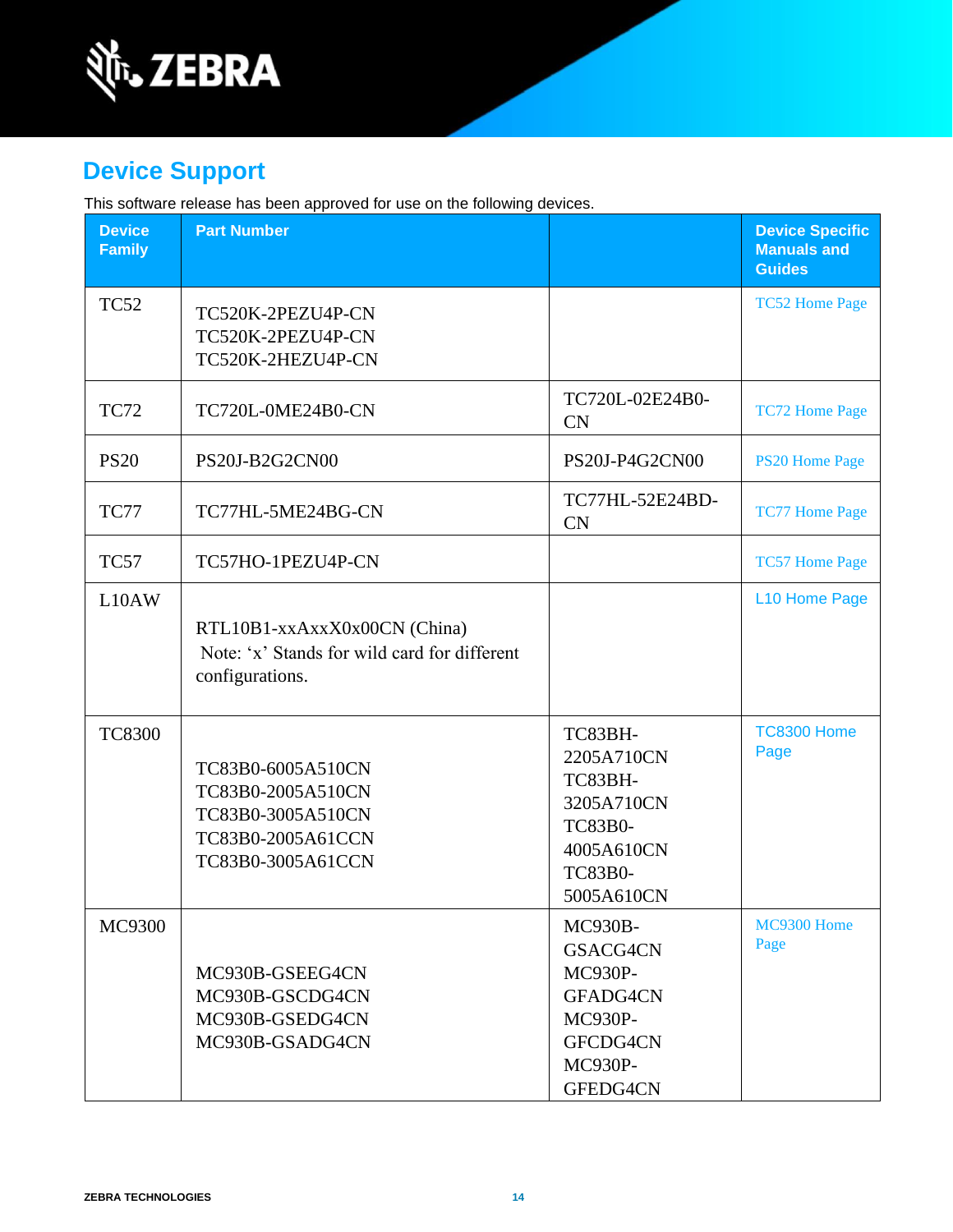

| ET51             | ET51CE-L21E-00CN<br>ET51CT-L21E-00CN | ET51CE-L21E-<br><b>SFCN</b> | ET51 Home<br>Page   |
|------------------|--------------------------------------|-----------------------------|---------------------|
| ET <sub>56</sub> | ET56DE-L21E-00CN                     |                             | ET56 Home<br>Page   |
| EC30             | EC300K-2SA2ACN                       |                             | EC30 Home<br>Page   |
| <b>VC8300</b>    | VC83-08SOCQBABBACN                   | VC83-<br>08FOCQBABBACN      | VC8300 Home<br>Page |

## **Addendum**

### **Component Versions**

| <b>Component / Description</b>   | <b>Version</b>         |
|----------------------------------|------------------------|
| ActiveEdge                       | 2.5.16                 |
| AnalyticsMgr                     | 2.4.0.1254             |
| <b>Battery Management</b>        | Version: 1.4.2         |
| <b>Battery Swap [Enhanced]</b>   | Version: 2.2.1         |
| <b>Bluetooth Pairing Utility</b> | Version 3.16           |
| Device Central                   | 2.1.0.15               |
| DataWedge                        | 8.2.211                |
| <b>EMDK</b>                      | 9.0.3.3003             |
| Enterprise Keyboard              | 2.2.2.3                |
| <b>System Update</b>             | 1.0.0.8                |
| <b>MXMF</b>                      | 10.3.0.27              |
| <b>OSX</b>                       | QCT.81.8.26.23         |
| StageNow-Client                  | 5.1.0.1                |
| Wi-Fi                            | FUSION_QA_2_1.11.0.024 |